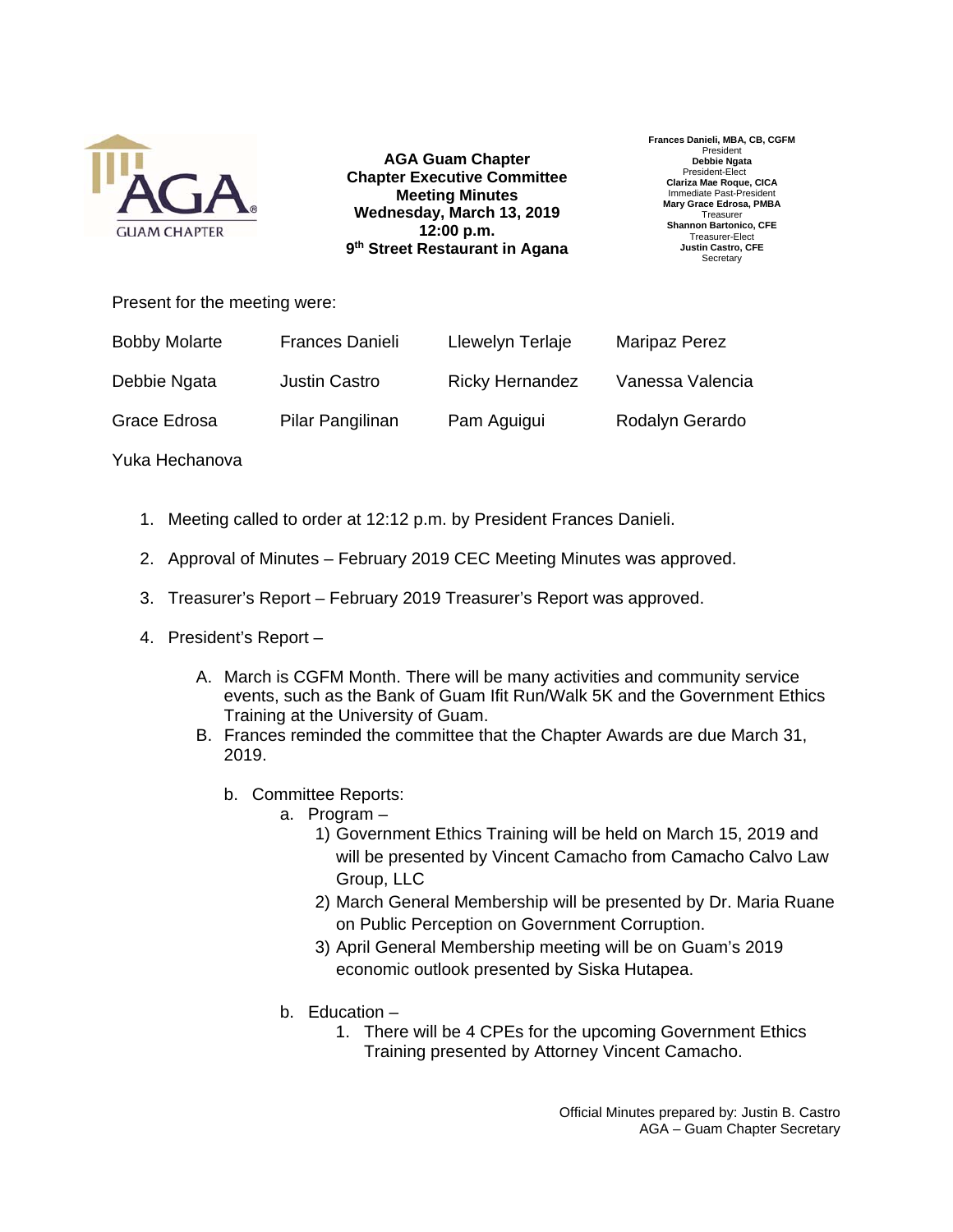- 2. There will be 1 CPE for the upcoming March 2019 meeting on the Public Perception on Government Corruption presented by Dr. Maria Ruane
- c. CGFM As per Maripaz:
	- 1. An update on the CGFM Review Questions Scholarships will be forthcoming. There were changes made to the exam's platform and access timeframe (shorten to 3 months for \$45 and for additional \$30 you can extend for 3 additional months). Original availability was 12 months.
	- 2. CGFM 2019 Mentorship Program: Paz will be emailing CGFMs to ask if they would like to be a mentor for the upcoming mentorship program.
	- 3. March 2019 is CGFM Month and will be the  $25<sup>th</sup>$ anniversary for the CGFM certification. Paz will request attendees to donate 25 pounds of can goods to Guma San Jose to honor the 25<sup>th</sup> anniversary.
	- 4. Paz will email the committee on any suggestions to honor the 25<sup>th</sup> anniversary. A few suggestions were to plant 25 trees and run/walk 25 miles.
	- 5. To Honor the CGFMs in our organization, the upcoming government ethics training and March general meeting will be free for the CGFMs attending.
	- 6. Possible CGFM Review Course Training Part 3 presented by the Guam CGFMs
- d. Membership–
	- 1. Debbie is currently working on the membership surveys and will update the CEC as soon as possible. Debbie also mentioned that she will update the newsletters with more information.
	- 2. Debbie suggested that AGA have a family friendly picnic on May 25, 2019.
- e. Young Professionals As per Frances, AGA, GSCPA, and JAS will have their annual AGA Mixer on April 25, 2019.
- f. Accountability As per Bobby, the winners for the CCR 2019 competition is as follows:
	- 1. 1<sup>st</sup> Place is University of Guam
	- 2. 2<sup>nd</sup> Place is Guam Community College